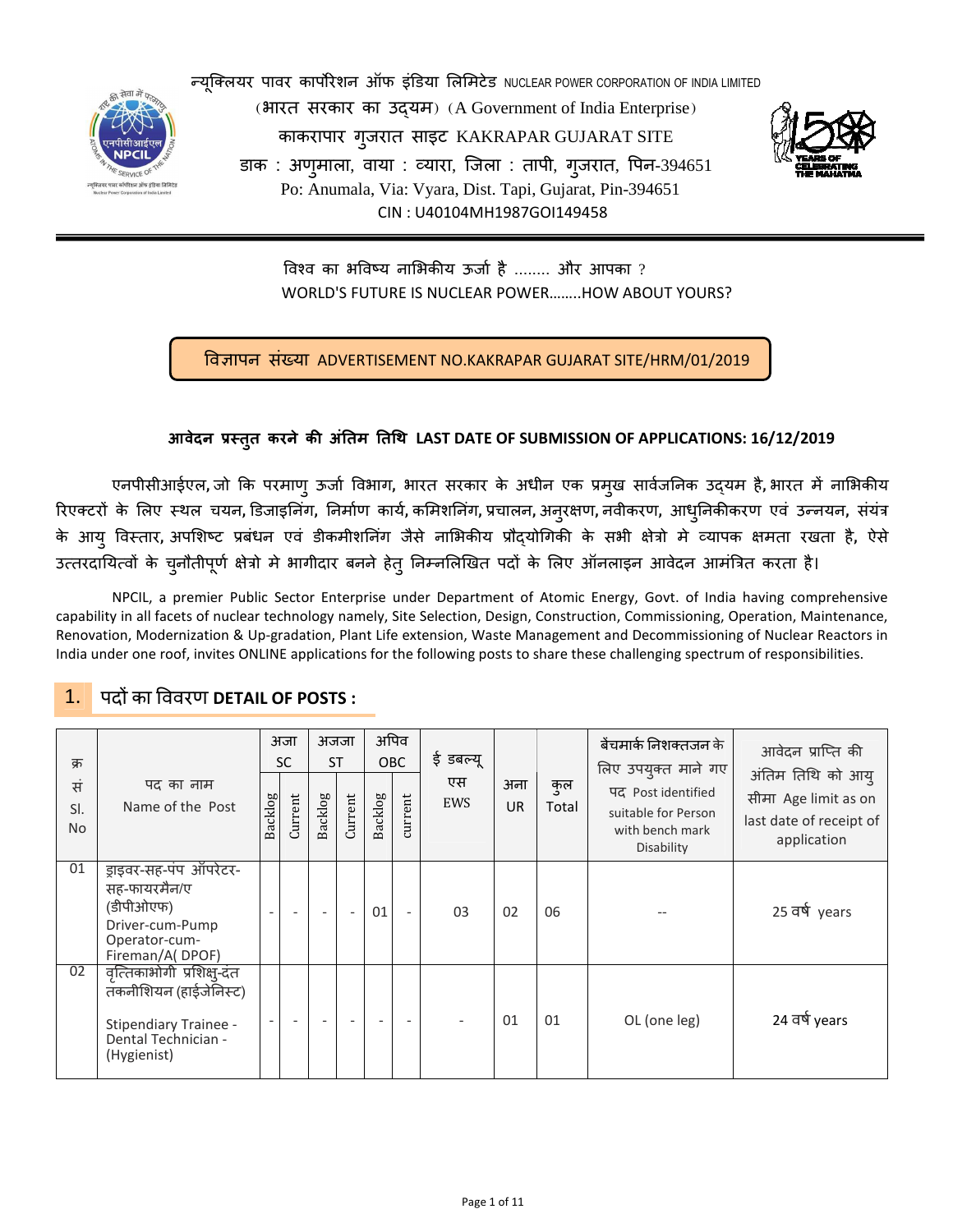## 2. अधिकतम आयु सीमा में छूट RELAXATION IN MAXIMUM AGE LIMIT

अधिकतम आयु सीमा में विनिर्धारित छूट के अतिरिक्त संबंधित श्रेणियों में यथाप्रयोज्य निम्नलिखित आयु छूट लागू होगी In addition to the maximum age limit as prescribed, the following age relaxation would be applicable for the respective categories wherever applicable.

| क्र सं  | श्रेणी Category                                                                                                                                                                     | आयु में छूट   |  |  |  |  |
|---------|-------------------------------------------------------------------------------------------------------------------------------------------------------------------------------------|---------------|--|--|--|--|
| Sl. No. |                                                                                                                                                                                     |               |  |  |  |  |
| (a)     | अन्य पिछड़ा वर्ग (नॉन क्रिमी लेयर) Other Backward Class (Non Creamy layer)                                                                                                          |               |  |  |  |  |
| (b)     | निशक्तजन Persons with Benchmark Disability (PwBD) – अनारक्षित UR                                                                                                                    | 10 वर्ष years |  |  |  |  |
| (c)     | निशक्तजन-अन्य पिछड़ा वर्ग (नॉन क्रिमी) लेयर) PwBD- Other Backward Class (Non Creamy layer)                                                                                          | 13 वर्ष years |  |  |  |  |
| (d)     | 1984 के दंगों में मारे गए लोगों के आश्रित Dependents of those who died in riots of 1984 (Dep 1984)<br>5 वर्ष years                                                                  |               |  |  |  |  |
| (e)     | जिन्होंने 01/01/1980 से 31/12/1989 के मध्य जम्मू एवं कश्मीर राज्य के कश्मीर संभाग में निवास किया                                                                                    |               |  |  |  |  |
|         | हो (कश्मीर के मृल निवासी) Persons domiciled in Kashmir Division of Jammu & Kashmir State from                                                                                       |               |  |  |  |  |
|         | 01/01/1980 to 31/12/1989 (Dom Kashmir)                                                                                                                                              |               |  |  |  |  |
| (f)     | एक्स-सर्विसमैन को भारत सरकार के विद्यमान निदेशान् <b>सार आयु में छूट प्रदान की जाएगी Age</b> relaxation will be given                                                               |               |  |  |  |  |
|         | to Ex-Servicemen as per existing directives of Govt. of India.                                                                                                                      |               |  |  |  |  |
| (g)     | विधवा, तलाक़श़्दा महिलाओं तथा न्यायिक तौर पर उनके<br>35 वर्ष की आयु (अनुसूचित जाति/जन जाति के सदस्यों                                                                               |               |  |  |  |  |
|         | के लिए 40) तक परन्तु शैक्षिक योग्यता एवं भर्ती की<br>पतियों से अलग रह रही महिलाए तथा जिन्होने पुर्नविवाह नहीं                                                                       |               |  |  |  |  |
|         | प्रक्रिया मे कोई छूट नहीँ होगी। Upto the age of 35 years<br>किया हो। Windows, divorced women and women judicially                                                                   |               |  |  |  |  |
|         | (upto 40 years for members of SC/ST)<br>separated from their husbands and who are not re-married.                                                                                   |               |  |  |  |  |
|         | $\overline{1}$ and the contract $\overline{1}$ and $\overline{1}$ and $\overline{1}$ and $\overline{1}$ and $\overline{1}$ and $\overline{1}$ and $\overline{1}$ and $\overline{1}$ |               |  |  |  |  |

|           |                                                                                                    | 1. एनपीसीआईएल में संविदा/नियतकालिक आधार पर कार्य का अन्अव रखने वाले आवेदकों को निर्धारित आयु सीमा                                  |
|-----------|----------------------------------------------------------------------------------------------------|------------------------------------------------------------------------------------------------------------------------------------|
|           |                                                                                                    | में अधिकतम 5 वर्ष तक की अतिरिक्त छूट प्रदान की जाएगी । Additional relaxation in prescribed age limit                               |
|           |                                                                                                    | commensurate with experience of working with NPCIL on Contract/Fixed Term Basis, subject to a maximum of 5 years<br>will be given. |
|           |                                                                                                    |                                                                                                                                    |
|           |                                                                                                    | 2. एनपीसीआईएल में पहले से कार्यरत नियमित कर्मचारियों पर विज्ञापन में निर्धारित ऊपरी आयु सीमा लागू नहीं                             |
|           |                                                                                                    | होगी। Upper age limit as prescribed in the advertisement shall not be applicable to employees already serving in                   |
|           |                                                                                                    | NPCIL.                                                                                                                             |
|           |                                                                                                    | 3. ड्राईवर-कम-पंप ऑपरेटर-कम–फायरमेन/ए – लंबा अन्अव एवं उत्कृष्ट योग्यता रखने वाले अभ्यर्थीयों के मामले मे                          |
| रिप्पणी : | ऊपरी आयु सीमा में अधिकतम 5 वर्ष की छुट की अनुमति होगी। ऊपरी आयु सीमा में 5 वर्ष की छुट का लाभ लेने |                                                                                                                                    |
| Note      |                                                                                                    | के लिए अग्निशामक क्षेत्र में 5 वर्ष का कार्यानभव आवश्यक है। Driver-cum-Pump Operator-cum-Fireman/A –                               |
|           |                                                                                                    | Maximum 5 years relaxation in upper age limit will be allowed in the case of candidates with longer experience and                 |
|           |                                                                                                    | outstanding merit. Five years experience in Fire Fighting field is required for getting the advantage of 05 years                  |
|           |                                                                                                    | relaxation in upper age.                                                                                                           |
|           |                                                                                                    | 4. यदि कोई आवेदक एक से ज्यादा वर्गों में आयु सीमा में छूट पाने के लिए पात्र है, तो आवेदक को आयु में संचयी छूट                      |
|           |                                                                                                    | इस शर्त पर प्रदान की जाएगी कि आवेदन प्रस्तुत करने की अंतिम तिथि को आवेदक की आय् 56 वर्ष से अधिक <sup>े</sup> न                     |
|           |                                                                                                    | हो। In case applicant is eligible for age relaxation in more than one category, the age relaxation will be cumulative              |
|           |                                                                                                    | subject to condition that maximum age of the applicant on the last date of submission of application shall not exceed              |
|           |                                                                                                    | 56 years.                                                                                                                          |

### 3. **वेतन एवं भ ते PAY AND ALLOWANCES**

| क्र स  | पद का नाम                                                                                                     | पे मैट्रिक्स में आरंभिक मूल वेतन Initial Basic Pay in Pay Matrix                                                                                                                                                                                                                                                                                                                                                                                                                                                                                                                                                                                                                                                                                                                                                               |
|--------|---------------------------------------------------------------------------------------------------------------|--------------------------------------------------------------------------------------------------------------------------------------------------------------------------------------------------------------------------------------------------------------------------------------------------------------------------------------------------------------------------------------------------------------------------------------------------------------------------------------------------------------------------------------------------------------------------------------------------------------------------------------------------------------------------------------------------------------------------------------------------------------------------------------------------------------------------------|
| Sl. No | Name of the Post                                                                                              |                                                                                                                                                                                                                                                                                                                                                                                                                                                                                                                                                                                                                                                                                                                                                                                                                                |
| 01     | ड़ाइवर-सह-पंप ऑपरेटर-सह-<br>फायरमैन/ए (डीपीओएफ)<br>Driver-cum-Pump Operator-<br>cum-Fireman/A(DPOF)           | लेवल-3 में ₹21700/-<br>₹21700/- in Level-3                                                                                                                                                                                                                                                                                                                                                                                                                                                                                                                                                                                                                                                                                                                                                                                     |
| 02     | वृत्तिकाभोगी प्रशिक्षु-दंत<br>तकनीशियन (हाईजेनिस्ट)<br>Stipendiary Trainee - Dental<br>Technician (Hygienist) | प्रशिक्षण अवधि में प्रथम वर्ष ₹10500/- एवं दिवतीय वर्ष ₹12500/- मासिक वृत्तिका<br>(समेकित) Monthly Stipend (consolidated) during training period 1 <sup>st</sup> year ₹10500/- & 2 <sup>nd</sup><br>year ₹12500/-<br>2 वर्षों के प्रशिक्षण को सफलतापूर्वक पूरा करने के पश्चात लेवल-5 में तकनीशियन/डी के<br>रूप में पे-मैट्रिक्स में ₹29200/- के आरंभिक मूल वेतन में आमेलित कर लिया जाएगा।<br>प्रशिक्षण पूर्ण होने के पश्चात उम्मीदवार को 5 वर्षों की अवधि के लिए एनपीसीआईएल की<br>सेवा करने हेत् एक बॉड भरना होगा। On successful completion of 2 yrs training at one of<br>the NPCIL Hospital they will be absorbed as Technicians/D in level 5 with initial Basic pay<br>in pay matrix ₹29200/-. The candidates also required to execute a BOND for serving NPCIL<br>for a period of five years after completion of Training. |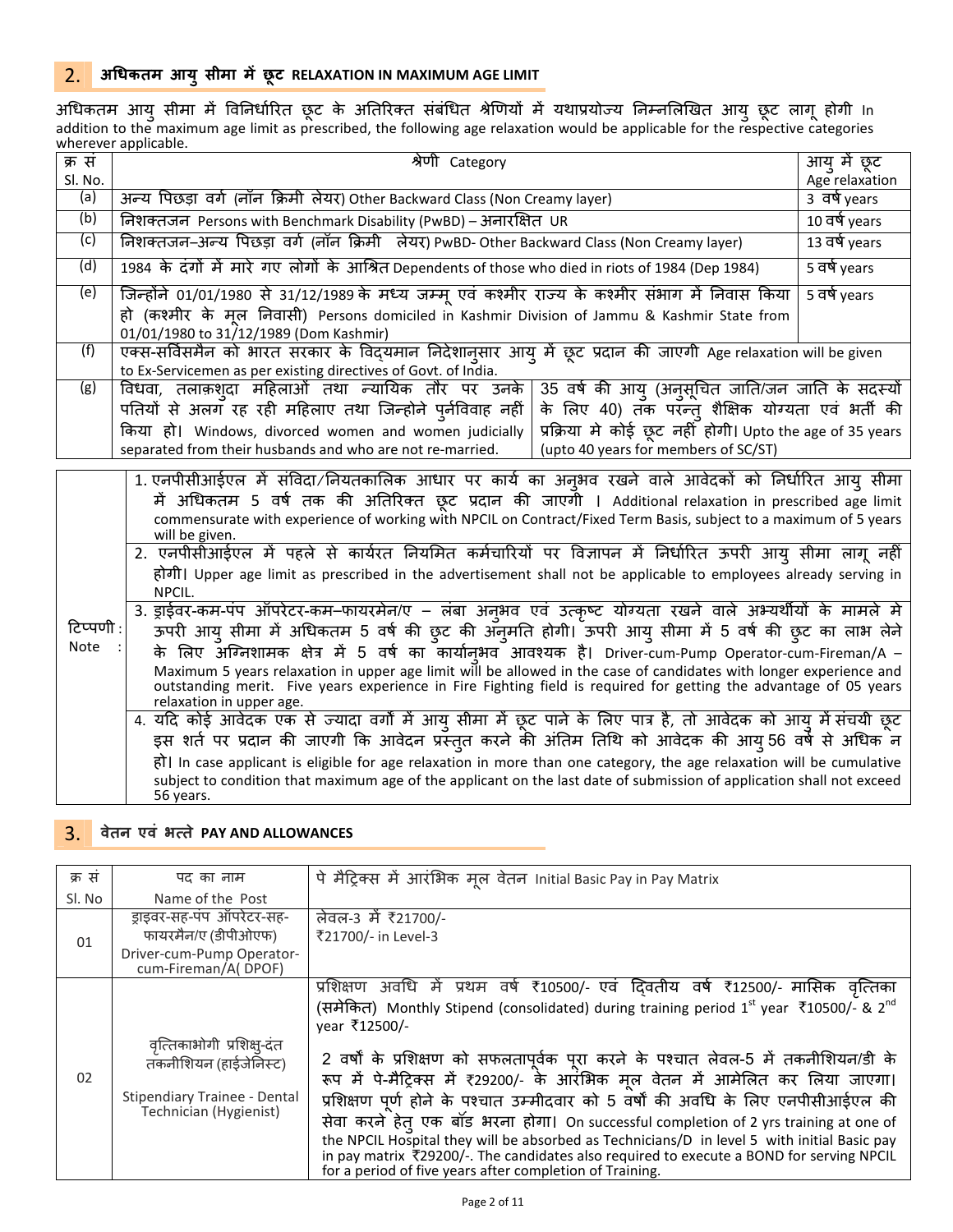मूल वेतन के अतिरिक्त कार्पोरेशन के नियमानुसार समय-समय पर अन्य भत्ते एवं सुविधाएं जैसे कि केंद्रीय महगाई भत्ता, संतान शिक्षा सहायता, कैंटीन सब्सिडी, साइट भत्ता, केबल टीवी प्रतिपूर्ति, समाचार पत्र प्रतिपूर्ति, चिकित्सा सहायता, साइट परिवहन भत्ता, धुलाई भत्ता, आवास, विद्यालय सुविधा आदि के लिए भी पात्र होंगे।

 In addition to Basic Pay, other allowances & facilities like Central Dearness Allowance, Children Education Assistance, Canteen Subsidy, Site Allowance, Cable TV reimbursement, News Paper Reimbursement, Medical Assistance, Site Conveyance Allowance, Washing Allowance, Accommodation, School facility etc. will also be admissible from time to time as per Corporation Rules.

#### 4. शैक्षिक योग्यता एवं अनुभव EDUCATIONAL QUALIFICATION & EXPERIENCE

| क्र स<br>SI.<br><b>No</b> | पद का नाम<br><b>Name of Post</b>                                                                                   | शैक्षिक योग्यता एवं अनुभव<br><b>Educational Qualification &amp; Experience</b>                                                                                                                                                                                                                                                                         |
|---------------------------|--------------------------------------------------------------------------------------------------------------------|--------------------------------------------------------------------------------------------------------------------------------------------------------------------------------------------------------------------------------------------------------------------------------------------------------------------------------------------------------|
| 01                        | ड़ाइवर-सह-पंप ऑपरेटर-सह-<br>फायरमैन/ए (डीपीओएफ)<br>Driver-cum-Pump Operator-<br>cum-Fireman/A (DPOF) *             | कम से कम 50% अंकों के साथ एचएससी (10+2) (रसायन के साथ विज्ञान) या इसके<br>समकक्ष + भारी वाहन चलाने का वैध ड्राइविंग लाईसेंस HSC (10+2) (Science with<br>Chemistry) or equivalent with minimum 50% of marks + valid heavy Vehicle Driving<br>License.                                                                                                   |
|                           |                                                                                                                    | भारी वाहन चलाने का एक वर्ष का अनुभव एवं साथ ही किसी राज्य अग्निशमन<br>प्रशिक्षण केंद्र से अग्नि शामक आदि जैसे फायर एक्सटिंग्युसर उपकरणों को चलाने का<br>सर्टिफिकेट पाठयक्रम। One year experience in driving heavy vehicle plus Certificate<br>course in Fire Fighting equipment such as Fire Extinguisher etc from the State Fire<br>Training Centers. |
| 02                        | वत्तिकाभोगी प्रशिक्ष्-दंत<br>तकनीशियन(हाईजिनिस्ट)<br><b>Stipendiary Trainee - Dental</b><br>Technician (Hygienist) | कम से कम 60% अंकों के साथ विज्ञान विषय में एचएससी (10+2) + भारतीय दंत<br>परिषद से मान्यता प्राप्त दंत तकनीशियन (हाईजिनिस्ट) का दो वर्षीय डिप्लोमा<br>HSC (10+2) in Science with minimum 60% marks plus 2 years Diploma in Dental<br>Technician(Hygienist) recognized by Dental Council of India.                                                       |

#### \***(ाइवर-सह-पंप ऑपरेटर-सह-फायरमैन/ए (डीपीओएफ) पर उि5ल7खत पद के 9लए शार:;रक मानदंड Physical Standard required for the post of Driver-cum-Pump Operator-cum-Fireman/A (DPOF)**

कोई विकलांगता नहीं No Deformity

ऊँ चाई Height : 165 cms (Min), वजन Weight : 50 Kgs (Min),

छाती Chest : 81 cms (सामान्य normal), 86 cms (फुला कर expansion),

हष्टि : 6/6 बिना चश्मा पहने या किसी अन्य साधन के। रात्रि या रंग अंधता अयोग्यता मानी जाएगी। Vision : 6/6 without wearing glasses or any other aid. Night or color blindness shall be a disqualification.

#### **<ट= पणी NOTE - :**

(I) उम्मीदवार को आवेदन प्रस्तुत करने की अंतिम तिथि से पूर्व ही अर्हक परीक्षा उत्तीर्ण कर लेना चाहिए। वे उम्मीदवार जो अर्हक परीक्षा मेँ बैठ चुके हैं परंतु आवेदन प्रस्तुत<sup>ें</sup>करने की अंतिम तिथि तक उनका परिणाम घोषित नहीं हुआ है, वे पात्र नहीं हैं।

Candidates must have already passed the qualifying examination as on the last date of submission of application. Candidates who have appeared for the qualifying examination but whose results are not declared by the crucial last date for submitting the application, are not eligible.

(II) शैक्षिक योग्यता पूर्ण कालिक नियमित पाठ्यक्रम की होनी चाहिए। Qualification should be full time regular course.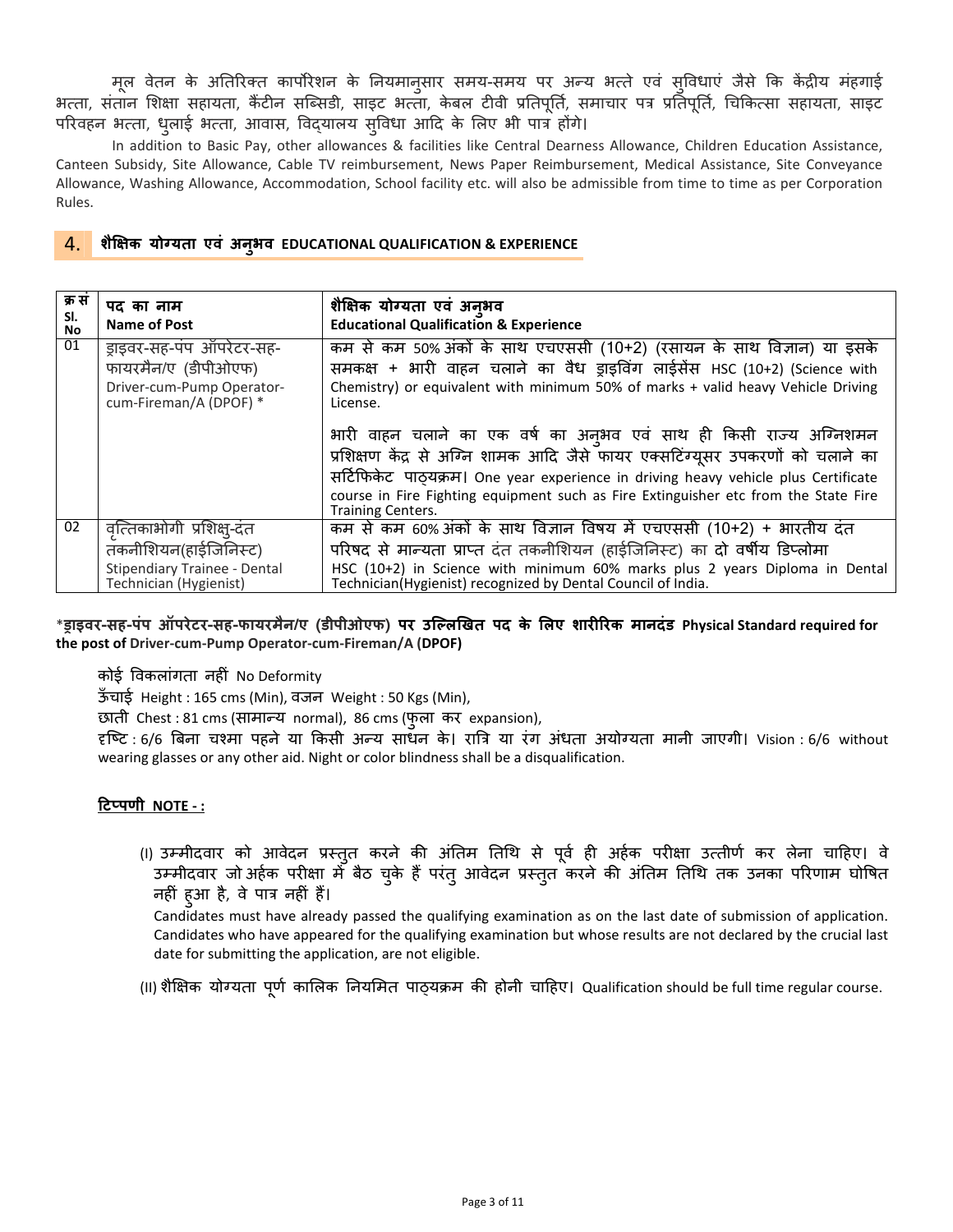| क्रस<br>Sl.no | पद का नाम<br>Name of the Post             | चयन प्रक्रिया<br><b>Selection Procedure</b>                                                                                                                                                                                                                                                                                                                                                                                                      |  |  |  |
|---------------|-------------------------------------------|--------------------------------------------------------------------------------------------------------------------------------------------------------------------------------------------------------------------------------------------------------------------------------------------------------------------------------------------------------------------------------------------------------------------------------------------------|--|--|--|
|               | ड्राइवर-सह-पंप ऑपरेटर-सह-                 | शारीरिक मानदंड, शारीरिक मूल्यांकन एवं ड्राइविंग टेस्ट पेहेले की जाएगी। जो उम्मीदवार                                                                                                                                                                                                                                                                                                                                                              |  |  |  |
| 1             | फायरमैन/ए (डीपीओएफ)                       | शारीरिक मानदंड, शारीरिक मूल्यांकन एवं ड्राइविंग परीक्षा मे उत्तीर्ण होंगे उन्ही को स्तर-1                                                                                                                                                                                                                                                                                                                                                        |  |  |  |
|               | Driver-cum-Pump<br>Operator-cum-Fireman/A | प्रारंभिक परिक्षा देनेकी अनुमती होगी।                                                                                                                                                                                                                                                                                                                                                                                                            |  |  |  |
|               | (DPOF)                                    | The Physical Standard Test, Physical Assessment Test & Driving Test shall be conducted                                                                                                                                                                                                                                                                                                                                                           |  |  |  |
|               |                                           | first. Those who qualify in these tests will be allowed to appear Stage-1 Preliminary Test.                                                                                                                                                                                                                                                                                                                                                      |  |  |  |
|               |                                           | <u>स्तर-1 प्रारंभिक परीक्षा Stage-1 Preliminary Test</u> : यह उम्मीदवारों को शॉर्टलिस्ट करने के                                                                                                                                                                                                                                                                                                                                                  |  |  |  |
|               |                                           | लिए होगी। 01 (एक) घंटे की परीक्षा में निम्न अनुपात में बहुविकल्पी प्रकार (चार उत्तरों                                                                                                                                                                                                                                                                                                                                                            |  |  |  |
|               |                                           | के विकल्प) के कुल 50 प्रश्न होंगे It will be screening examination to shortlist candidates.                                                                                                                                                                                                                                                                                                                                                      |  |  |  |
|               |                                           | The examination will comprise 50 Multiple Choice Questions (Choice of four answers) of 01<br>(one) hour duration in the following proportion:<br>(a) गणित Mathematics - 20 प्रश्न Questions<br>(b) विज्ञान Science - 20 प्रश्न Questions<br>(c) सामान्य जागरुकता General Awareness - 10 प्रश्न Questions                                                                                                                                         |  |  |  |
|               |                                           | प्रत्येक सही उत्तर के लिए 03 (तीन) अंक प्रदान किए जाएंगे एवं प्रत्येक  गलत उत्तर के<br>लिए 01 (एक) अंक काटा जाएगा। सामान्य वर्ग (अना)/ई.डबल्यू.एस के लिए अर्हक मानक<br>40% अंक एवं अनु.जाति/अनु.जन जाति तथा अ.पि.वर्ग के लिए 30% अंक हैं। उपर्युक्त<br>अर्हक मानक से कम अंक प्राप्त करने वाले उम्मीदवारों को स्तर-2 के लिए छंटनी कर दी<br>जाएगी।                                                                                                 |  |  |  |
|               |                                           | 03 (Three) marks for each correct answer and 01 (one) mark will be deducted for each<br>incorrect answer. Qualifying standards shall be for General Category (UR)/EWS -40% marks<br>and for SC/ST & OBC - 30% marks. The candidates securing lesser marks than the<br>qualifying standard as above will be screened out for Stage-2.                                                                                                             |  |  |  |
|               |                                           | <b>स्तर-2 एडवांस परीक्षा Stage-2 Advance Test</b> : स्तर-1 में से छांटे गए उम्मीदवारों की एक                                                                                                                                                                                                                                                                                                                                                     |  |  |  |
|               |                                           | एडवांस परीक्षा देनी होगी। स्तर-2 के लिए प्रश्न पत्र का पाठ्यक्रम योग्यता पर आधारित                                                                                                                                                                                                                                                                                                                                                               |  |  |  |
|               |                                           | होगा। परीक्षा दो घंटे की अवधि की होगी। All the candidates screened in Stage-1 will                                                                                                                                                                                                                                                                                                                                                               |  |  |  |
|               |                                           | undertake an advanced test. The syllabus for question paper for Stage 2 test will be based<br>on the qualification. The test will be of 02 (Two) hours duration.                                                                                                                                                                                                                                                                                 |  |  |  |
|               |                                           | परीक्षा में कुल 50 बह्विकल्पी प्रकार (चार उत्तरों के विकल्प) के प्रश्न सम्मिलित होंगे                                                                                                                                                                                                                                                                                                                                                            |  |  |  |
|               |                                           | जिनमें प्रत्येक सही उत्तर के लिए 03 (तीन) अंक प्रदान किए जाएंगे तथा प्रत्येक गलत                                                                                                                                                                                                                                                                                                                                                                 |  |  |  |
|               |                                           | उत्तर के लिए 01 (एक) अंक काटा जाएगा। सामान्य वर्ग (अना)/ ई.डबल्यू.एस के लिए                                                                                                                                                                                                                                                                                                                                                                      |  |  |  |
|               |                                           | अर्हक मानक 30% अंक एवं अनु.जाति/अनु.जन जाति तथा अ.पि.वर्ग के लिए 20% अंक हैं।                                                                                                                                                                                                                                                                                                                                                                    |  |  |  |
|               |                                           | स्तर-2 के पश्चात केवल स्तर-2 में प्राप्त अंकों के आधार पर ही उम्मीदवारों की एक                                                                                                                                                                                                                                                                                                                                                                   |  |  |  |
|               |                                           | वरीयता सूची तैयार की जाएगी। The test will comprise 50 Multiple choice questions                                                                                                                                                                                                                                                                                                                                                                  |  |  |  |
|               |                                           | (Choice of four answers) with 03 (Three) marks for each correct answer and 01 (one) mark<br>will be deducted for each incorrect answer. The qualifying standards shall be for General<br>Category (UR)/EWS-30% marks, for SC/ST/OBC -20% marks. A merit list will be prepared<br>for candidates after Stage-2 based upon scores obtained in Stage-2 only.                                                                                        |  |  |  |
|               |                                           | अंक बराबर होने (टाई) की स्थिति में, वरीयता सूची में स्थान का निर्धारण करने के लिए<br>क्रमान्सार निम्नलिखित मानदंडों को अपनाया जाएगा। In the event of a tie, following<br>criteria shall be adopted in sequence for deciding position in merit list:<br>स्तर-2 में सबसे कम नकारात्मक अंक पाने वाले उम्मीदवार को वरीयता सूची में ऊपर रखा<br>a)<br>जाएगा। Candidates with lower negative marks in stage-2 to be placed higher on the<br>merit list. |  |  |  |
|               |                                           | स्तर-1 में सबसे अधिक अंक पाने वाले उम्मीदवारों को वरीयता सूची में ऊपर रखा जाएगा।<br>b)<br>Candidates with higher marks in Stage-1 to be placed higher on the merit list.                                                                                                                                                                                                                                                                         |  |  |  |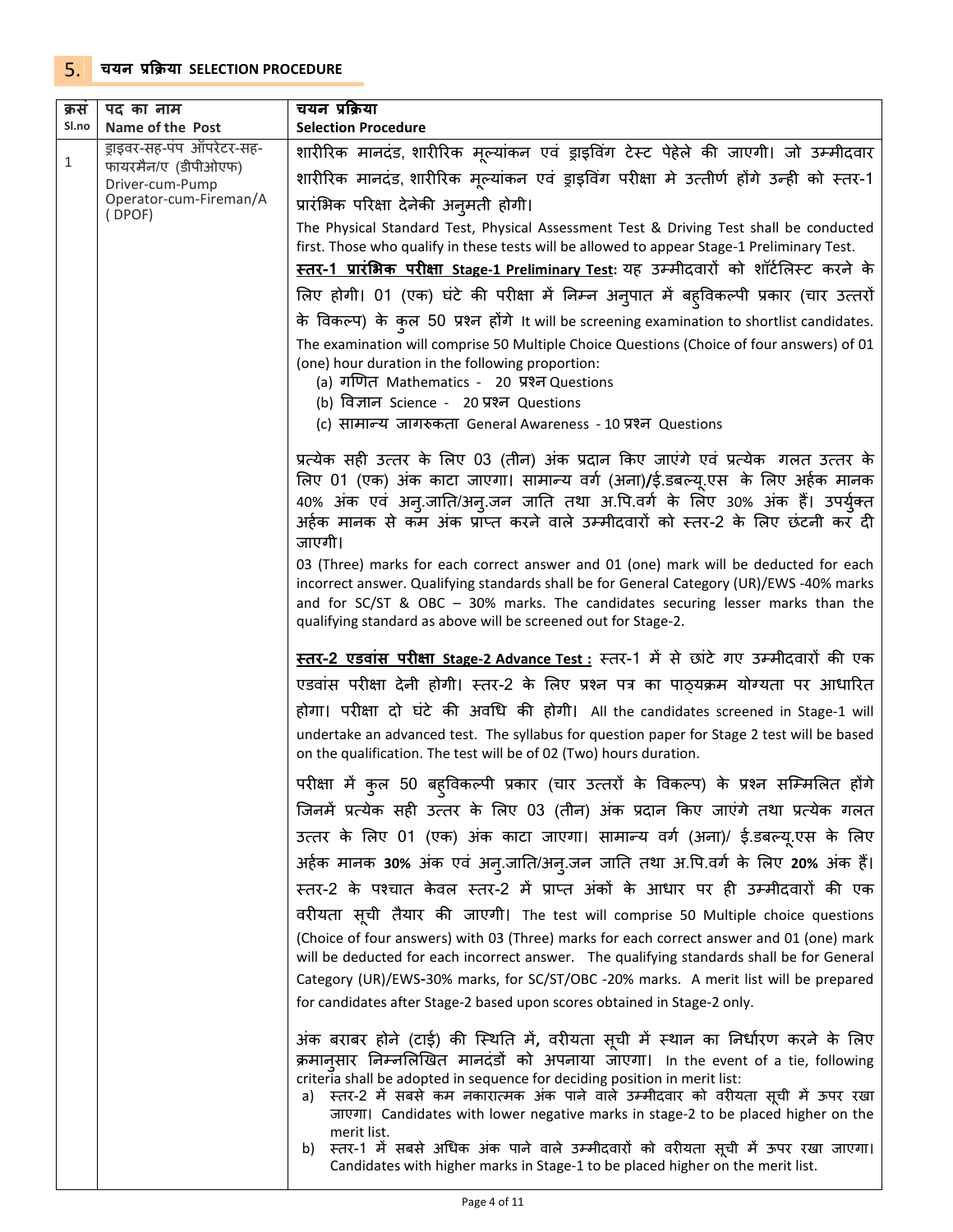|                  |                                                                                   | स्तर-1 में सबसे कम नकारात्मक अंक पाने वाले उम्मीदवारों को वरीयता सूची में ऊपर रखा<br>C)<br>जाएगा। Candidates with lower negative marks in stage-1 to be placed higher on the<br>merit list.<br>d) स्तर-1 में गणित विषय में सबसे अधिक अंक पाने वाले उम्मीदवारों को वरीयता सूची में ऊपर<br>रखा जाएगा। Candidates with higher positive marks in mathematics in Stage-1 is<br>placed higher.<br>स्तर-1 में विज्ञान विषय में सबसे अधिक अंक पाने वाले उम्मीदवारों को वरीयता सूची में ऊपर<br>e)<br>रखा जाएगा। Candidates with higher positive marks in Science in Stage-1 is placed<br>higher.                                                                                                                                                                                                 |
|------------------|-----------------------------------------------------------------------------------|-----------------------------------------------------------------------------------------------------------------------------------------------------------------------------------------------------------------------------------------------------------------------------------------------------------------------------------------------------------------------------------------------------------------------------------------------------------------------------------------------------------------------------------------------------------------------------------------------------------------------------------------------------------------------------------------------------------------------------------------------------------------------------------------|
| $\overline{2}$ . | वृत्तिकाभोगी प्रशिक्ष्-दंत                                                        | <u>स्तर-1 प्रारं<mark>भिक परीक्षा St</mark>age-1 Preliminary Test</u> : यह उम्मीदवारों को शॉर्टलिस्ट करने के                                                                                                                                                                                                                                                                                                                                                                                                                                                                                                                                                                                                                                                                            |
|                  | तकनीशियन(हाईजिनिस्ट)<br>Stipendiary Trainee -<br>Dental Technician<br>(Hygienist) | लिए होगी। 01 (एक) घंटे की परीक्षा में निम्न अनुपात में बह़्विकल्पी प्रकार (चार उत्तरों<br>के विकल्प) के कुल 50 प्रश्न होंगे It will be screening examination to shortlist candidates.<br>The examination will comprise 50 Multiple Choice Questions (Choice of four answers) of 01<br>(one) hour duration in the following proportion:<br>(a) गणित Mathematics - 20 प्रश्न Questions<br>(b) विज्ञान Science - 20 प्रश्न Questions                                                                                                                                                                                                                                                                                                                                                       |
|                  |                                                                                   | (c) सामान्य जागरुकता General Awareness - 10 प्रश्न Questions                                                                                                                                                                                                                                                                                                                                                                                                                                                                                                                                                                                                                                                                                                                            |
|                  |                                                                                   | प्रत्येक सही उत्तर के लिए 03 (तीन) अंक प्रदान किए जाएंगे एवं प्रत्येक गलत उत्तर के                                                                                                                                                                                                                                                                                                                                                                                                                                                                                                                                                                                                                                                                                                      |
|                  |                                                                                   | लिए 01 (एक) अंक काटा जाएगा। सामान्य वर्ग (अना)/ ई.डबल्यू.एस के लिए अर्हक मानक                                                                                                                                                                                                                                                                                                                                                                                                                                                                                                                                                                                                                                                                                                           |
|                  |                                                                                   | 40% अंक एवं अन्.जाति/अन्.जन जाति तथा अ.पि.वर्ग के लिए 30% अंक हैं। उपर्युक्त<br>अर्हक मानक से कम अंक प्राप्त करने वाले उम्मीदवारों को स्तर-2 के लिए छंटनी कर दी                                                                                                                                                                                                                                                                                                                                                                                                                                                                                                                                                                                                                         |
|                  |                                                                                   | जाएगी।                                                                                                                                                                                                                                                                                                                                                                                                                                                                                                                                                                                                                                                                                                                                                                                  |
|                  |                                                                                   | 03 (Three) marks for each correct answer and 01 (one) mark will be deducted for each<br>incorrect answer. Qualifying standards shall be for General Category (UR)/EWS-40% marks<br>and for $SC/ST$ & $OBC - 30%$ marks. The candidates securing lesser marks than the<br>qualifying standard as above will be screened out for Stage-2.<br><b>स्तर-2 एडवांस परीक्षा Stage-2 Advance Test</b> : स्तर-1 में से छांटे गए उम्मीदवारों की एक<br>एडवांस परीक्षा देनी होगी। स्तर-2 के लिए प्रश्न पत्र का पाठ्यक्रम योग्यता पर आधारित<br>होगा। परीक्षा दो घंटे की अवधि की होगी। All the candidates screened in Stage-1 will<br>undertake an advanced test. The syllabus for question paper for Stage 2 test will be based<br>on the qualification. The test will be of 02 (Two) hours duration. |
|                  |                                                                                   | परीक्षा में कुल 50 बह्विकल्पी प्रकार (चार उत्तरों के विकल्प) के प्रश्न सम्मिलित होंगे<br>जिनमें प्रत्येक सही उत्तर के लिए 03 (तीन) अंक प्रदान किए जाएंगे तथा प्रत्येक गलत                                                                                                                                                                                                                                                                                                                                                                                                                                                                                                                                                                                                               |
|                  |                                                                                   | उत्तर के लिए 01 (एक) अंक काटा जाएगा। सामान्य वर्ग (अना)/ ई.डबल्यू.एस के लिए<br>अर्हक मानक 30% अंक एवं अनु.जाति/अनु.जन जाति तथा अ.पि.वर्ग के लिए 20% अंक हैं।<br>स्तर-2 के पश्चात केवल स्तर-2 में प्राप्त अंकों के आधार पर ही उम्मीदवारों की एक<br>वरीयता सूची तैयार की जाएगी। The test will comprise 50 Multiple choice questions<br>(Choice of four answers) with 03 (Three) marks for each correct answer and 01 (one) mark                                                                                                                                                                                                                                                                                                                                                           |
|                  |                                                                                   | will be deducted for each incorrect answer. The qualifying standards shall be for General<br>Category (UR)/EWS 30% marks, for SC/ST/OBC -20% marks. A merit list will be prepared<br>for candidates after Stage-2 based upon scores obtained in Stage-2 only.<br>अंक बराबर होने (टाई) की स्थिति में, वरीयता सूची में स्थान का निर्धारण करने के लिए                                                                                                                                                                                                                                                                                                                                                                                                                                      |
|                  |                                                                                   | क्रमान् <b>सार निम्नलिखित मानदंडों को अपनाया जाएगा</b> । In the event of a tie, following<br>criteria shall be adopted in sequence for deciding position in merit list:<br>a)  स्तर-2 में सबसे कम नकारात्मक अंक पाने वाले उम्मीदवार को वरीयता सूची में<br>ऊपर रखा जाएगा। Candidates with lower negative marks in stage-2 to be placed<br>higher on the merit list.                                                                                                                                                                                                                                                                                                                                                                                                                      |
|                  |                                                                                   | b) स्तर-1 में सबसे अधिक अंक पाने वाले उम्मीदवारों को वरीयता सूची में ऊपर रखा                                                                                                                                                                                                                                                                                                                                                                                                                                                                                                                                                                                                                                                                                                            |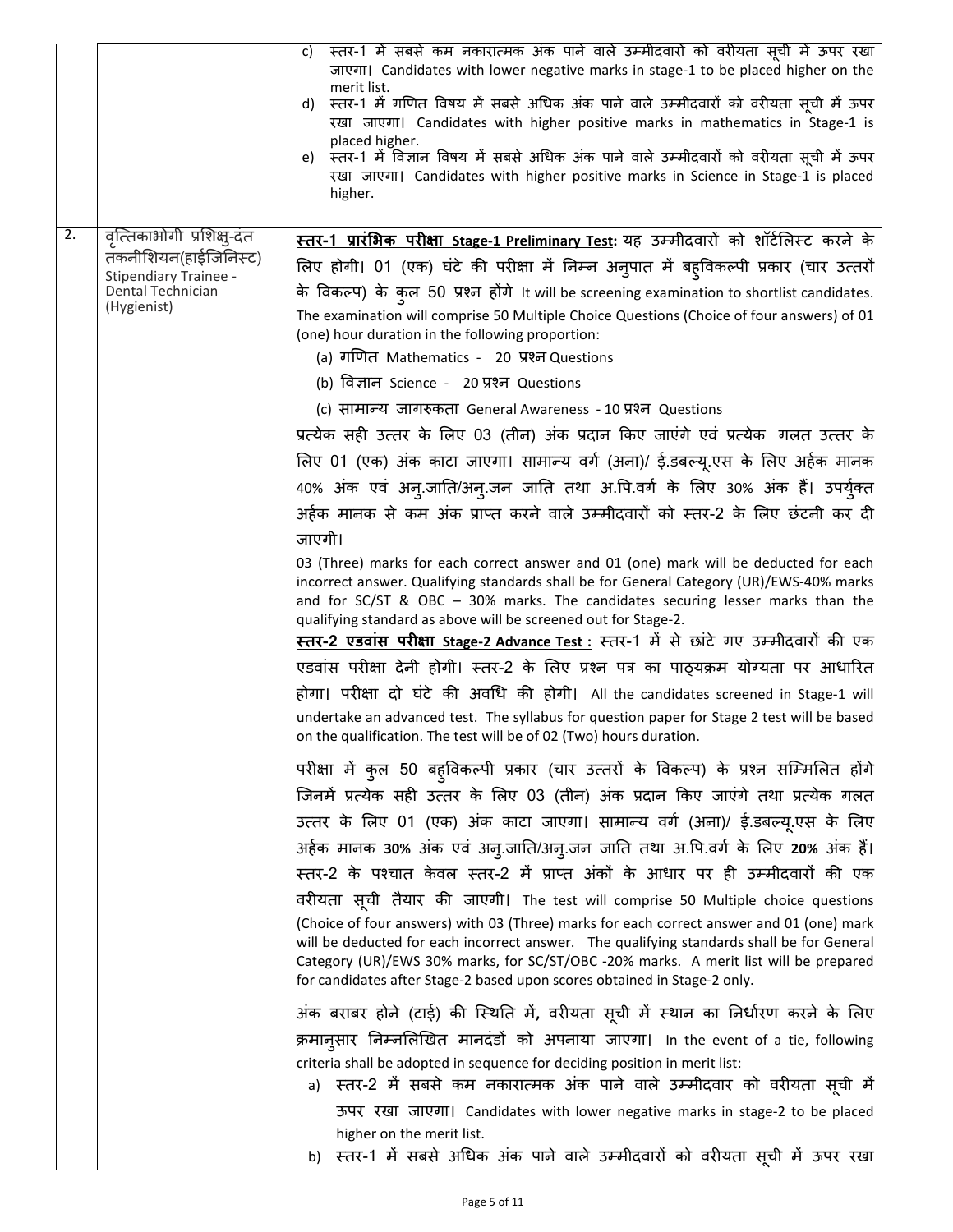|  | जाएगा। Candidates with higher marks in Stage-1 to be placed higher on the merit       |
|--|---------------------------------------------------------------------------------------|
|  | list.                                                                                 |
|  | c) स्तर-1 में सबसे कम नकारात्मक अंक पाने वाले उम्मीदवारों को वरीयता सूची में          |
|  | ऊपर रखा जाएगा। Candidates with lower negative marks in stage-1 to be placed           |
|  | higher on the merit list.                                                             |
|  | d) स्तर-1 में गणित विषय में सबसे अधिक अंक पाने वाले उम्मीदवारों को वरीयता             |
|  | सूची में ऊपर रखा जाएगा। Candidates with higher positive marks in mathematics in       |
|  | Stage-1 is placed higher.                                                             |
|  | e) स्तर-1 में विज्ञान विषय में सबसे अधिक अंक पाने वाले उम्मीदवारों को वरीयता          |
|  | सूची में ऊपर रखा जाएगा। Candidates with higher positive marks in Science in           |
|  | Stage-1 is placed higher.                                                             |
|  | <u>स्तर Stage-3 कौशल परीक्षा Skill Test</u>                                           |
|  | 1) स्तर-2 के पश्चात तैयार वरीयता सूची के आधार पर उम्मीदवारों को कौशल परीक्षा          |
|  | के लिए शॉर्टलिस्ट किया जाएगा Based upon the merit list prepared after Stage-2,        |
|  | Candidates to be short listed for Skill Test.                                         |
|  | 2)  कौशल परीक्षा केवल रुकना/जाना है, का निर्धारण करने के लिए है The Skill Test will   |
|  | be of qualifying nature only on GO/NO GO basis.                                       |
|  | कौशल परीक्षा उत्तीर्ण करने वाले उम्मीदवारों को शॉर्टलिस्ट किया जाएगा तथा स्तर-2 में   |
|  | प्राप्त अंकों के आधार पर सूची तैयार की जाएगी Candidates clearing the SKILL TEST to be |
|  | short listed and empananelled in order of merit based on marks secured in Stage - 2.  |

*Note : प्रारंभिक एवं एडवांस परीक्षा एक ही दिन आयोजित की जाएगी। The Preliminary and Advance Test for candidates will be conducted on the same day.* 

## शारीरिक मूल्यांकन एवं ड्राइविंग टेस्ट विवरण ड्राइवर-सह-पंप ऑपरेटर-सह-फायरमैन/ए (डीपीओएफ) **Details of Physical Assessment & Driving Test for Driver-cum-Pump Operator-cum-Fireman/A ( DPOF)**

| SI  |                                                                                                                                 | Proposed as per Age                                                                                                     |                                                                                                                      |                                                                                                                          |  |  |
|-----|---------------------------------------------------------------------------------------------------------------------------------|-------------------------------------------------------------------------------------------------------------------------|----------------------------------------------------------------------------------------------------------------------|--------------------------------------------------------------------------------------------------------------------------|--|--|
| No. | Details of the Test                                                                                                             | Upto 40 years                                                                                                           | Between 40-45 years                                                                                                  | Between 45-50 years                                                                                                      |  |  |
| 1.  | Should be able to run 100<br>meters                                                                                             | 25 Seconds                                                                                                              | 28 Seconds                                                                                                           | 30 Seconds                                                                                                               |  |  |
| 2.  | Should be able to lay 4<br>lengths of hoses each 15<br>from<br>meters<br>long<br>the<br>appliance                               | Upto 3 min. - 10 marks<br>Between 3-4 min. -8 marks<br>Between 4-5 min. - 6 marks<br>More than 5 min. $-$ no marks      | Upto 4 min. - 10 marks<br>Between 4-5 min. -8 marks<br>Between 5-6 min. - 6 marks<br>More than 6 min. - no marks     | Upto 5 min. - 10 marks<br>Between 5-6 min. -8 marks<br>Between 6-7 min. - 6 marks<br>More than 7 min. - no marks         |  |  |
| 3.  | Should be able to climb on<br>extension ladder of 10 mtrs<br>length and come down<br>twice in                                   | Upto $2$ min. $-10$ marks<br>Between 2-3 min. -8 marks<br>Between 3-4 min. - 6 marks<br>More than 4 min. - no marks     | Upto 3 min. - 10 marks<br>Between 3-4 min. -8 marks<br>Between 4-5 min. - 6 marks<br>More than 5 min. - no marks     | Upto 4 min. $-10$ marks<br>Between 4-5 min. -8 marks<br>Between 5-6 min. - 6 marks<br>More than 6 min. - no marks        |  |  |
| 4.  | Should be able to carry a<br>person of approximately his<br>weight<br>by<br>the<br>own<br>fireman's lift method over<br>25 mtrs | Upto 3 min. - 10 marks<br>Between 3-4 min. -8 marks<br>Between 4-5 min. - 6 marks<br>More than 5 min. - no marks        | Upto 4 min. $-10$ marks<br>Between 4-5 min. -8 marks<br>Between 5-6 min. - 6 marks<br>More than 6 min. - no marks    | Upto 5 min. - 10 marks<br>Between 5-6 min. -8 marks<br>Between 6-7 min. - 6 marks<br>More than 7 min. - no marks         |  |  |
| 5.  | Should be able to do push<br>ups                                                                                                | 20 continuously - 10 marks<br>(Proportionate for less nos.)                                                             | 15 continuously - 10 marks<br>(Proportionate for less nos.)                                                          | 12 continuously - 10 marks<br>(Proportionate for less nos.)                                                              |  |  |
| 6.  | Should be able to run 1.6<br>km in                                                                                              | Upto 10 min. $-$ 10 marks<br>Between 10-11min. -8 marks<br>Between 11-12 min .- 6 marks<br>More than 12 min. - no marks | Upto 12 min. - 10 marks<br>Between 12-13min. - 8 marks<br>Between 13-14 min.-6 marks<br>More than 14 min. - no marks | Upto $14$ min. $-10$ marks<br>Between 14-15min. - 8 marks<br>Between 15-16 min.-6<br>marks<br>More than 16 min.-no marks |  |  |
| 7.  | Rope /Vertical pipe climbing                                                                                                    | $3$ meter $-10$ marks<br>Between $2.5 - 3$ meters-8 marks<br>Between 2-2.5 meters-6 marks<br>Below 2 meters-No marks    | <b>NA</b>                                                                                                            | <b>NA</b>                                                                                                                |  |  |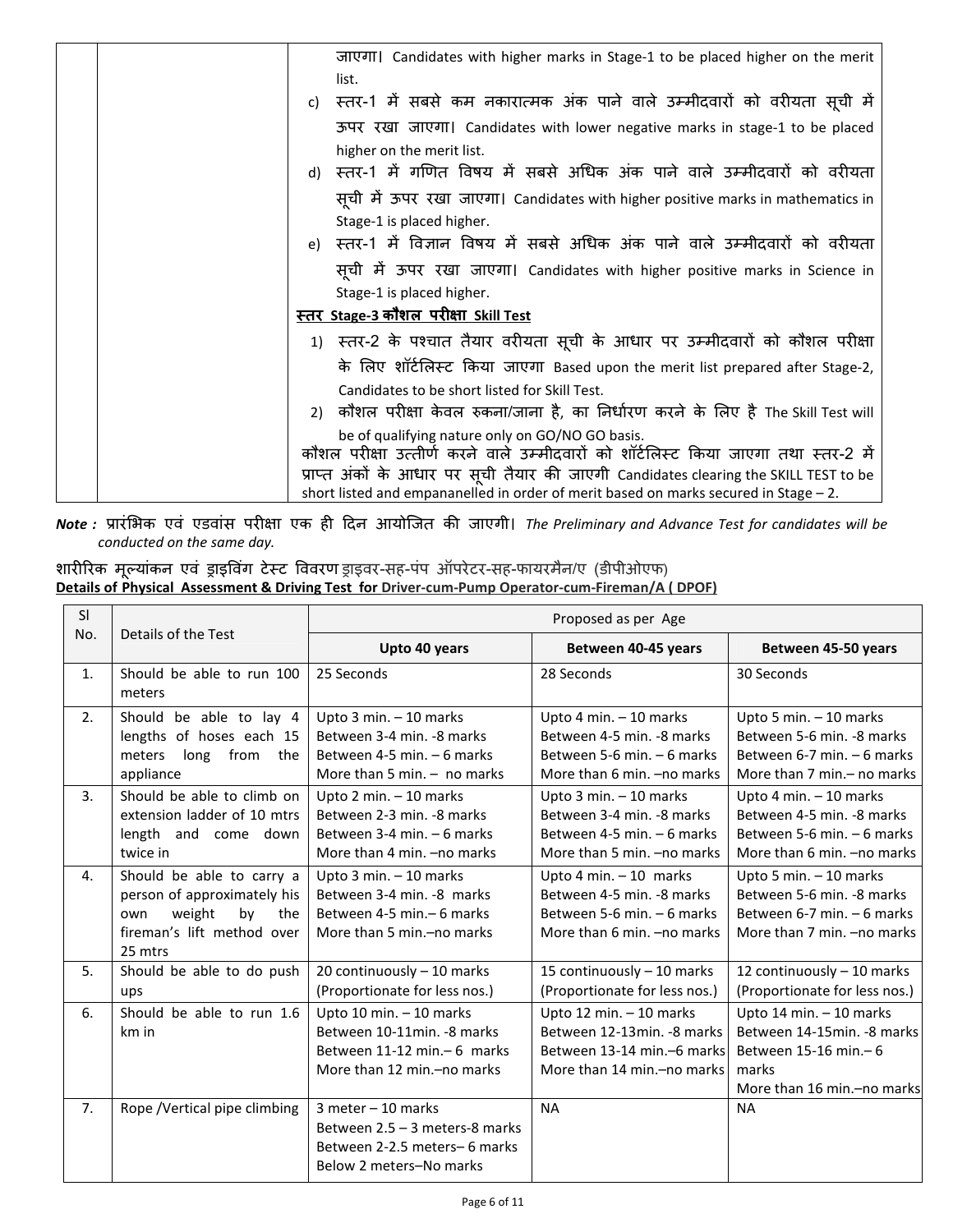#### **<ट= पणी Notes:**

- 1) क्रम संख्या 1 पर दर्शाई गई परीक्षा को उत्तीर्ण करना अनिवार्य है, ऐसा न करने पर उम्मीदवार को भर्ती के लिए अयोग्य माना जाएगा एवं उसे आगे की परीक्षा देने की जरूरत नहीं होगी। Qualifying in test at Sr. No. 1 is compulsory, failing which the candidate is unfit for recruitment and further tests need not be carried out..
- 2) क्रम संख्या 2 से 7 पर उल्लिखित परीक्षा उत्तीर्ण करने के लिए आवश्यक अर्हक प्रतिशतता (सभी को समान महत्व) औसत रूप से कुल मिलाकर 90% एवं उससे अधिक होने चाहिए। The qualifying percentage marks required for the tests from Sr. No. 2 to Sr. No.7 (taking equal weightage) put together shall be 90% and above on an average).
- 3) आवेदक ऑनलाइन आवेदन के अनुरूप प्रपत्र के उचित कॉलम में अपने शारीरिक मानकों अर्थात् ऊँचाई, वजन, छाती का आकार एवं दृष्टि आदि दर्शाएं। जिन आवेदनों में ये कॉलम नहीं भरे गए होंगे, उन्हें अपूर्ण आवेदन मान कर निरस्त कर aदया जाएगा। Applicants shall indicate their physical standard i.e. Height, Weight, Chest size, vision in the appropriate column of the online application form. The applications in which these columns are not filled will be rejected as incomplete application.
- 4) उC मीदवार/ को Lाइव ंग परb8ा उ@ तीण करना होगा। Candidate has to qualify the driving test.

#### 6. **आवेदन कै से कर HOW TO APPLY**

- (i) उम्मीदवार केवल <u>www.npcilcareers.co.in</u> वेबसाइट पर उपलब्ध ऑन-लाइन आवेदन प्रपत्र में ही आवेदन करें। Candidates have to apply through online application form provided on the website www.npcilcareers.co.in only.
- **(ii)** आन-लाइन आवेदन &प: www.npcilcareers.co.in वेबसाइट पर **25/11/2019 को 10:00 बजे से 16/12/2019 को 16:00 बजे तक उपलF ध रहेगा।** The online application form will be available on the website www.npcilcareers.co.in from **25/11/2019 at 10:00 hrs and will close on 16/12/2019 at 16:00 hrs.**
- (iii) पंजीकरण पर्ण करने एवं पंजीकरण संख्या प्राप्त करने के लिए सभी संबंधित सचनाएं (जैसे कि अर्हक डिग्री का विवरण, अवधि, अंकों की प्रतिशतता, पंजीकरण संख्या एवं वैधता अवधि, संपर्क मोबाइल नंबर, ई-मेल पता इत्यादि) देना अनिवार्य है। उम्मीदवारों को सलाह दी जाती है कि ऑनलाइन आवेदन करने से पूर्व ऐसी सूचनाएं तैयार रखें। It is mandatory to input all the relevant information (such as qualifying degree details, duration, percentage of marks, Registration No. and Validity period, contact mobile number, e-mail address etc.) to complete the registration and get the Registration number. Candidates are therefore advised to keep such information ready before applying online.
- (iv) ऑनलाइन आवेदन करने से पर्व उम्मीदवार अपना अदयतन पासपोर्ट आकार का फोटोग्राफ जेपीजी फारमेट में स्कैन कर ले, फोटोग्राफ का आकार 50KB से बड़ी न हो और यह कम से कम 180 x 240 पिक्सल (4.4 x 5.8 सेमी) डायमेंशन का हो। अपलोड किया गया फोटो प्रवेश पत्र पर प्रिंट किया जाएगा एवं केवल वही उम्मीदवार जिनका फोटो प्रवेश पत्र/बलावा पत्र पर अंकित है को बलाए जाने पर लिखित परीक्षा में बैठने की अन्मति प्रदान की जाएगी। Before applying online candidate should scan his / her recent passport size photograph in JPG format, of size not more than 50KB and a minimum of 180 x 240 pixels (4.4 x 5.8 in cm) in dimensions. The photograph uploaded will be printed on the Admit card and only the candidate whose photograph is printed on the Admit Card/Call letter will be allowed to appear for written examination, if called for.
- (v) फोटोग्राफ हल्के रंग के बजाय रंगीन होना चाहिए जिसमें संभवत: पीछे सफेद पृष्ठभूमि हो। यदि आप चश्मा पहनते हों तो सनिश्चित कर लें कि किसी तरह का रिफ्लेक्शन न हो और आपकी आखें स्पष्ट रूप से देखी जा सकें। The photograph should be in colour, against a light colored, preferably white background and if you wear glasses make sure that there are no reflections and your eyes can be clearly seen.
- (vi) उम्मीदवार यह अवश्य स्**निश्चित कर लें कि अपलोड की जाने वाली फो**टोग्राफ निर्धारित आकार का है और चेहरा स्पष्ट रूप से दिखाई दे रहा है। यदि फोटोग्राफ निर्धारित स्थान पर अपलोड नहीं किया गया है तो परीक्षा के लिए प्रवेश निरस्त/मना कर aदया जाएगा। Candidate must ensure that Photo to be uploaded is of required size and face should be clearly visible. If the photo is not uploaded at the place of Photo admission for examination will be rejected/ denied.
- (vii) आवेदक को यह सुनिश्चित करना होगा कि हस्ताक्षर का चित्र स्पष्ट रूप से दिखाई दे रहा हो और उसे सफेद कागज पर नीली/काली स्याही से हस्ताक्षर किया गया हो। बिना हस्ताक्षर के एवं बड़े (कैपिटल लेटर) अक्षरों में किए गए हस्ताक्षर को सरसरी तौर पर निरस्त कर दिया जाएगा। The applicant has to ensure that the signature image should be clearly visible and has to sign on white paper with blue/black ink pen. Unsigned and signature in CAPITAL LETTERS shall be summarily rejected.
- (viii) दिए गए स्थान पर हस्ताक्षर का चित्र जेपीजी फारमेट में 20KB से बड़ा न हो और यह कम से कम 80 x 200 पिक्सल (4.4x2.9 सेमी) डायमेंशन का हो, अपलोड किया जाना चाहिए। The signature image in JPG format of size not more than 20KB and a minimum of 80 x 200 pixels (4.4 x 2.9 cm) in dimensions to be uploaded at the space provided.
- (ix) उम्मीदवारों से अनुरोध है कि वे अपने लॉगिन आईडी एवं पासवर्ड नोट कर के रखें चुंकि उन्हें अपने आवेदन की स्थिति का पता करने के लिए बार-बार वेबसाइट पर लॉगिन करना होगा। उम्मीदवारों को आवेदन संख्या के साथ एक ईमेल भी भेजा जाएगा। Candidates are requested to make a note of the login id and password, as she/he will need this login to the website to check her/his application status. An email will also be sent to the candidate with the application number.
- (x) उम्मीदवारों को सलाह दी जाती है कि ऑन-लाइन पंजीकरण कराने बाद वे अपने सिस्टम जनरेटेड ऑनलाइन आवेदन प्रपत्र का प्रिंट ले लें। कृपया नोट करें कि आवेदन की भौतिक प्रति हमें भेजने की आवश्यकता नहीं है। लेकिन यदि आपको शॉर्ट लिस्ट किया जाता है तो आवेदन प्रपत्र का प्रिंट आऊट प्रस्तुत करने की आवश्यकता पड़ेगी। After registering online candidates are advised to take print out of their system generated Online application form. Please note that the physical copy of the Application need not be sent to us, but if short listed will be required to produce the print out of application form.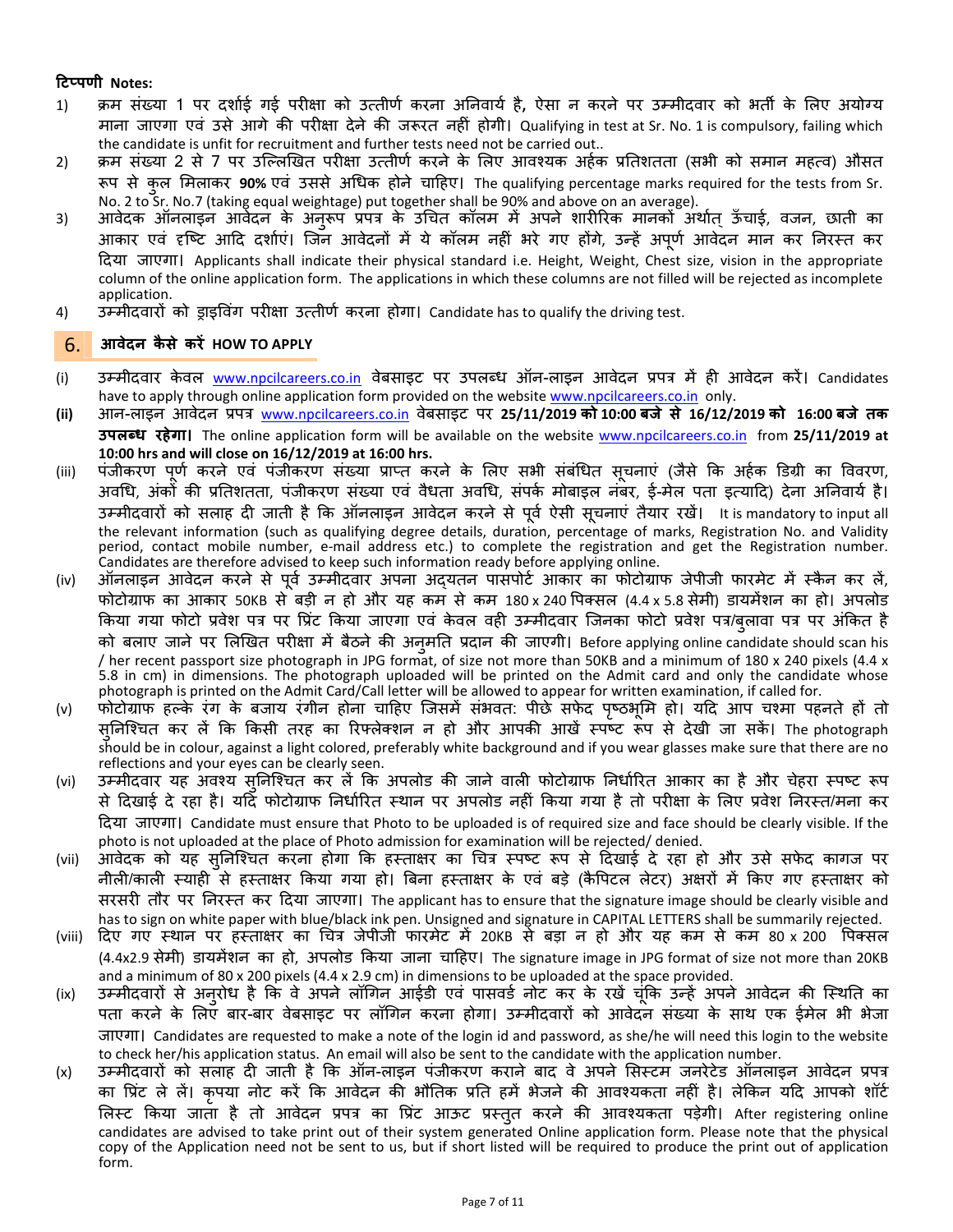### 7. ऑनलाइन आवेदन प्रपत्र भरने के लिए आवेदकों को अन्**देश INSTRUCTIONS TO APPLICANTS FOR FILLING** ONLINE APPLICATION

- a) आवेदन केवल ऑनलाइन ही स्वीकार किए जाएंगे। किसी अन्य रूप में प्रस्तुत आवेदन जिनमें हार्ड फारमेट में हस्तलिखित / टंकित आवेदन जिन्हें वैयक्तिक रूप से या किसी अन्य माध्यम से प्रस्तुत, पर विचार नहीँ किया जाएगा। ऑनलाइन आवेदन प्रपत्र के साथ किसी भी तरह के कोई प्रमाणपत्र/अंक तालिका आदि प्रस्तुत करने की आवश्यकता नहीं है। एनपीसीआईएल को किसी भी तरह के कोई दस्तावेज/आवेदन &प: आaद न भेजे जाएं। Application will be accepted ONLINE only. Applications submitted in any other form including handwritten/typewritten applications in hard format delivered in person or by other means shall not be entertained. No Certificates/mark sheets etc. are required to be submitted along with 'On-line application form'. No documents/application forms etc. are to be sent to NPCIL..
- b) अधिकतम आय् सीमा एवं योग्यता की गणना करने के लिए कट-ऑफ तिथि ऑनलाइन आवेदन भरने की अंतिम तिथि **16/12/2019** होगी। सभी प्रकार के योग्यता मानदंडों का निर्धारण करने के लिए कट ऑफ तिथि **16/12/2019** ही होगी, चाहे ऑनलाइन आवेदन भरने की अंतिम तिथि को प्रशासनिक/तकनीकी कारणों से बढ़ाना पड़े। The cut off date for reckoning Maximum Age Limit, qualification would be last date of filling online application i.e. **16/12/2019**. The cut off date for determining all eligibility criteria i.e. **16/12/2019** remains same even if the last date for submission of online application is extended for administrative / technical reasons.
- c) अंक/ क &(तशतता कॉलम म+ &ाK त अंक/ क सहb &(तशतता दशाई जाए जैसे क **59.9% को पणाK@कत ू कर 60% न दशाLया जाए।** Exact percentage of marks should be mentioned in percentage of marks column. **e.g. 59.9% should NOT be rounded off to 60%.**
- d) ऐसे विदयालयों/कॉलेजों/संस्थानों/बोर्ड के सृचीबद्ध उम्मीदवार जिनका प्राप्त अंक (स्कोर) CGPA/SGPA आदि जैसे ग्रेड प्वाइंट औसत में दर्शाया गया है, के मामले में वे **प्रमाणपत्रों के सत्यापन के समय** संबंधित विदयालयों/कॉलेजों/संस्थानों से CGPA/ SGPA स्कोर आदि के समतल्य प्रतिशतता दर्शाते हुए विद्यालय/कॉलेज/संस्थान के प्रमुख दवारा विधिवत हस्ताक्षरित एक प्रमाणपत्र प्रस्तुत करेंगे। In case of empanelled candidates from Schools/Colleges/Institutions/Boards where scores in grade point average like CGPA/SGPA etc. are followed, they should produce a certificate from respective school/college/institution, conveying the equivalent percentages for the respective CGPA/SGPA scores etc. duly signed by Head of the school/college/institution **at the time of verification of certificates**.
- e) ऑन-लाइन आवेदन &0ततु करने से पव ू , **अMयथN सनिOचत ु कर ल@क वेPवQापन मका9शत आयु, शै"#क यो%यता के संबंध** में सभी पात्रता मापदंडों को पुरा करते हैं। आरंभिक छंटनी ऑनलाइन आवेदन प्रपत्र में प्रस्तुत की गई जानकारी के आधार पर **होगी। अत: स्पष्ट सलाह दी जाती है कि ऑनलाइन आवेदन प्रपत्र में सभी विवरण सावधानीपर्वक एवं सही भरी जाएं।** Before submitting the online application form, the candidate must ensure that they fulfill all the eligibility criteria with respect to age, educational qualifications as published in the advertisement. Initial screening is primarily based on the information provided in the online application form. It is, therefore, strongly advised that all the details should be carefully and correctly entered in online application form.
- f) ऑन लाइन विवरण भरने में होने वाली किसी भी तरह की विसंगति के लिए एनपीसीआईएल जिम्मेदार नहीं होगा। अत: उम्मीदवारों को सलाह दी जाती है कि वे निर्देशों का कड़ाई से अनुपालन करें। NPCIL is not responsible for any discrepancy in submitting details ONLINE. The candidates are therefore, advised to strictly follow the instructions.
- g) उम्मीदवारों द्वारा आवेदन प्रपत्र में प्रस्तुत किए गए विवरण को अंतिम माना जाएगा एवं आवेदन के आगे की प्रक्रिया इन्हीं विवरणों पर आधारित होगी। The particulars furnished by the candidates in the Application form will be taken as final and further process of the application will be based on these particulars.
- h) आवेदन प्रपत्र को अपलोड करने /प्रस्तुत करने से पूर्व उम्मीदवार सावधानी बर्ते एवं पद के लिए आवेदन करने हेत् अपनी पात्रता स्निश्चित कर लें। आवेदन प्रपत्र में कोई भी संगत कॉलम खाली नहीं होना चाहिए। Before uploading / submission of Application form, the candidates should be cautious and ensure his / her eligibility to apply for the post. No relevant column of the application form should be left blank.
- i) इस भर्ती प्रक्रिया के किसी भी स्तर जिनमें भर्ती या पदभार ग्रहण करने के पश्चात भी शामिल है, पर यदि निम्नलिखित में से कुछ भी पाया जाता है, तो उक्त आवेदक एनपीसीआईएल में सभी नियुक्तियों के लिए अयोग्य, अभियोजित और विवर्जित किए जाने के लिए उत्तरदायी होगा। उसका आवेदन/नियुक्ति तुरंत निरस्त कर दी जाएगी तथा ऐसे उम्मीदवारों के किसी भी पत्राचार पर एनपीसीआईएल वचार नहbं करेगा। If at any stage of this recruitment process including after recruitment or joining, if any of the following is detected, the said applicant will be liable to be disqualified, prosecuted and debarred for all appointments in NPCIL and his/her application/ appointment will be rejected forthwith and NPCIL will not entertain any correspondence from these candidates

#### <u>यदि उम्मीदवार If the candidates:</u>

- (i) गलत सूचना दी हो अथवा असत्य दस्तावेज प्रस्तुत किए हों; या Has provided wrong information or submitted false documents; or
- (ii) संगत सूचना छुपाई है; या Has suppressed relevant information; or
- (iii) उस पद के लिए निर्धारित पात्रता मानदंडों को पूरा नहीं करता हो; या Does not meet the eligibility criteria prescribed for the post; or
- (iv) लिखित परीक्षा/भती प्रक्रिया के दौरान किसी अनृचित साधन का प्रयोग हो; या Has resorted to unfair means during the Written exam / Recruitment process; or
- (v) छद्म र्व्यक्त्वि का दोषी पाया जाता है; या Is found guilty of impersonation; or
- (vi) परीक्षा स्थल पर लिखित परीक्षा के सृचारू संचालन को प्रभावित करने के लिए व्यवधान पैदा किया हो ; या Has created disturbance affecting the smooth conduct of the Written exam at the test venue; or

गैर-मानव या असगत फोटोग्राफ अपलोड किया है Has uploaded non-human or irrelevant photograph.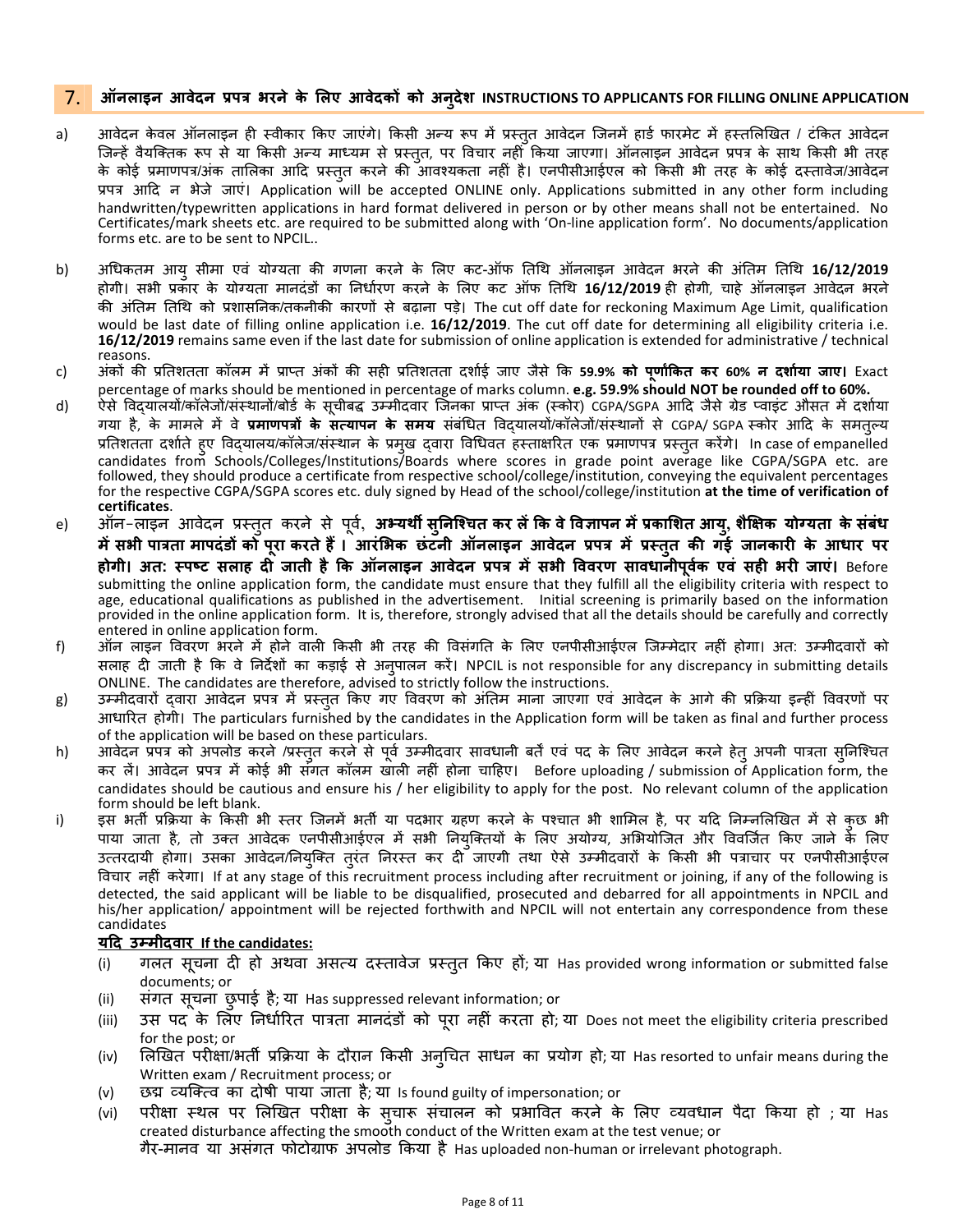- j) केवल ऐसे व्यक्ति जो 40% से अधिक संबंधित नि:शक्तता से ग्रसित हैं, वे पीडब्ल्यूडी के तहत विचार किए जाने के लिए पात्र होंगे। सूचीबद्ध उम्मीदवार को प्रमाणपत्रों के सत्यापन के समय किसी सक्षम चिकित्सा प्राधिकारी दवारा जारी विनिर्धारित प्रमाणपत्र की स्व-सत्यापित प्रति प्रसत्**त करेंगे। Only such persons, who suffer from** not less than 40% of relevant Disability are eligible to be considered under PwBD. Empanelled candidate shall produce a self-attested copy of prescribed certificate issued by the Competent Medical Authority at the time of verification of certificates.
- k) अन्य पिछड़ा वर्ग के ऐसे आवेदक जो क्रिमीलेयर के अंतर्गत आते हैं, वे ओबीसी छूट के लिए पात्र नहीं हैं और ऐसे आवेदक अपना वर्ग 'अनारक्षित' श्रेणी में दर्शाएं। The OBC applicants who belong to "CREAMY LAYER" are not entitled for OBC concession and such applicants have to indicate their category as "UR".
- l) परीक्षा केद्र, परीक्षा तिथि एव समय-सारणी मे परिवतेन के अन्**रोध पर विचार नहीं किया जाएगा। Request** for change of test centre, test date and timing will not be entertained.

#### 8. **सामाW य अनदेशु GENERAL INSTRUCTIONS**

- a) पात्रता के निर्धारित मानदंडों को परा करने वाले उम्मीदवारों को ही केवल संबंधित पद के लिए होने वाली शारीरिक परीक्षा/लिखित परीक्षा/कौशल परीक्षा में बैठने की अनुमति प्रदान की जाएगी। सरीरिक परीक्षा/लिखित परीक्षा/कौशल परीक्षा के बारे में तिथि, समय-सारणी, स्थान एवं अन्य जानकारियों से संबंधित सूचना उपलब्ध कराई जाएगी। Candidates meeting the prescribed standard of eligibility will only be allowed to appear in Physical Test/written examination/skill test for respective posts as applicable. A separate communication about the dates, timing, venue and other information about the Physical Test /written examination/skill test will be provided.
- b) उम्मीदवारों को सलाह दी जाती है कि भर्ती प्रक्रिया पूर्ण होने तक एक वैध एवं सक्रिय व्यक्तिगत ई-मेल आईडी रखें। एनपीसीआईएल केवल पंजीकृत ई-मेल आईडी के माध्यम से ही लिखित परीक्षा के लिए सूचनाएं/ब्लावा पत्र भेजेगा। यदि सूचना के लिए सक्रिय मोबाइल नंबर उपलब्ध कराया जाता है तो उम्मीदवार को **एसएमएस** भी भेजा जाएगा। यदि उम्मीदवार दवारा पंजीकत मोबाइल नंबर TRAI NCPR में सृचीबद्ध है (औपचारिक रूप से डीएनडी कहा जाता है) तो उम्मीदवार को पंजीकरण से संबंधित **एसएमएस** अलर्ट प्राप्त नहीं होगा। Candidates are advised to have a valid and active personal e-mail ID & mobile number till the completion of recruitment process. **NPCIL will send intimation / call letter for Written Examination only through the registered E-mail ID. SMS will also be sent to the candidate if an active mobile number for communication is provided. If the mobile number registered by the candidate is in the TRAI NCPR list (formerly called DND), candidate will not receive SMS alerts related to the registration.**
- c) अ.जा./अ.ज.जा. के उम्मीदवार जो पहले से किसी केंद्र/राज्य/पीएसयू में सेवारत नहीं हैं, को बाहर से बुलाया जाता है, तो चयन प्रक्रिया के दौरान किसी एक स्तर पर, टिकट प्रस्तुत करने पर उन्हें पंजीकरण के समय आवेदन में दर्शाए गए पत्राँचार के पते का सबसे छोटे मार्ग का दिवतीय श्रेणी का आने-जाने का रेलवे या बस का किराया जिनमें दोनों ओर के 30 किमी. की यात्रा शामिल नहीं होगी, भृगतान किया जाएगा। यात्रा भता की प्रतिपूर्ति ई-पेमेंट के माध्यम से की जाएगी। The SC/ST candidates who are not already in service of the Central/State/PSUs called from outstation will be paid to and fro II class railway fare or ordinary Bus fare on production of tickets excluding 30 km in both ways by the shortest route restricted to correspondence address indicated in the Application filled in while registering at any one stage of selection. TA will be reimbursed through e-payment.
- d) अ.जा./अ.ज.जा./अ.पि.व./ईडबल्यूएस/पीडब्ल्यूडी वगे के उम्मीदवार प्रमाणपत्रों के सत्यापन के समय सक्षम प्राधिकारी द्वारा 'केंद्र सरकार' द्वारा निर्धारित प्रपत्र में जारी जाति प्रमाणपत्र की मूल प्रति के साथ सत्यापन के लिए स्व-सत्यापित प्रतियां प्रस्तुत करें। www.npcilcareers.co.in से विनिर्धारित प्रपत्र को डाऊनलोड किया जा सकता है। Candidates belonging to SC/ST/OBC/EWS/PwBD **category shall produce original Caste/Disability/Income & Asset certificate at the time of verification of certificates in the prescribed 'Central Government' format issued by the Competent Authority along with self attested copies. The prescribed formats can be downloaded from** www.npcilcareers.co.in **.**
- e) अ.पि.वर्ग प्रमाणपत्र नवीनतम तिथि अर्थात 01/05/2019 को अथवा उसके बाद जारी होना चाहिए एवं उस पर उपयुक्त रूप से क्रिमी लेयर/गैर क्रिमी लेयर स्थिति दर्शाया जाना चाहिए। (यदि केंद्रीय/मुख्य सूची में जाति प्रमाणपत्र परिलक्षित होता है तो भारत सरकार के **<दशानदशानसार ] ु अ.Pप.वगL के के वल वे उV मीदवार ह: आर#ण के 9लए पाI हJगे, िजनके पास 'नॉन-@&मी लेयर Y लाज' है। इसके अलावा**  अ.पि.वर्ग के आवेदकों को परीक्षा के लिए बुलाए जाने पर परीक्षा में रिपोर्टिंग के समय इस आशय का घोषणापत्र देना होगा कि वे अ.पि.वर्ग (क्रिमीलेयर) से संबंधित हैं। OBC certificate shall be of a recent date i.e. issued on or after 01/05/2019 with suitable mention **i about creamy layer/Non–Creamy layer status. (OBC candidates with certificate having the "Non-Creamy Layer Clause" only will be eligible for reservation as per Government of India guidelines if the caste certificate appears in the Central List). Further, OBC applicants, if called for examination will have to give an undertaking indicating that they belong to OBC (Non-Creamy layer) category at the time of reporting for examination.**
- f) यदि अ.जा./अ.ज.जा./अ.पि.व.(नॉन-क्रिमी लेयर)/पीडब्ल्यूडी प्रमाणपत्र अंग्रेजी/हिंदी के अतिरिक्त किसी अन्य भाषा में जारी किया गया है तो उम्मीदवारों को उक्त प्रमाणपत्र का अंग्रेजी अथवा हिंदी अनवाद की एक स्व-सत्यापित प्रति प्रस्तुत करनी होगी। If the SC/ST/OBC(Non-Creamy Layer)/EWS/PwBD certificate has been issued in a language other than English/Hindi, the candidates will be required to submit a self-certified translated copy of the same either in English or Hindi.
- g) उम्मीदवार की नियुक्ति जाति/जन जाति प्रमाणपत्र सत्यापन के उचित माध्यम से तथा अन्य प्रमाणपत्रों के सत्यापन तक अनंतिम रहेंगे। यदि उपर्युक्त सत्यापन से पता चलता है कि उम्मीदवार का अ.जा./अ.ज.जा./अ.पि.व./ पीडब्ल्युडी होने का दावा या अन्य प्रमाणपत्र असत्य है तो उसकी सेवाएं बिना कोई कारण बताए तत्काल समाप्त कर दी जाएंगी। इसके आगे एनपीसीआईएल ऐसे जाली जाति प्रमाणपत्र प्रस्तुत करने के लिए उम्मीदवार के विरुद्ध यथोचित कार्रवाई करने का अधिकार भी अपने पास सुरक्षित रखता है। The candidate's appointment will remain provisional subject to category certificates being verified through proper channel and verification of testimonials. The candidate's services will be liable to be terminated forthwith without assigning any reason in case the above verification reveals that his/her claim for belonging to SC/ST/OBC/EWS/PwBD category and other testimonials is found false. The NPCIL also reserves its right to take such further action against the candidate, as it may deem proper, for production of such false certificate.
- h) ईडब्ल्यूएस रिक्तियां भारत सरकार के आगे निर्देश और किसी भी मुकदमे के परिणाम के लिए अस्थायी और अधीन हैं। EWS vacancies are tentative and subject to further directives of Government of India and outcome of any litigation.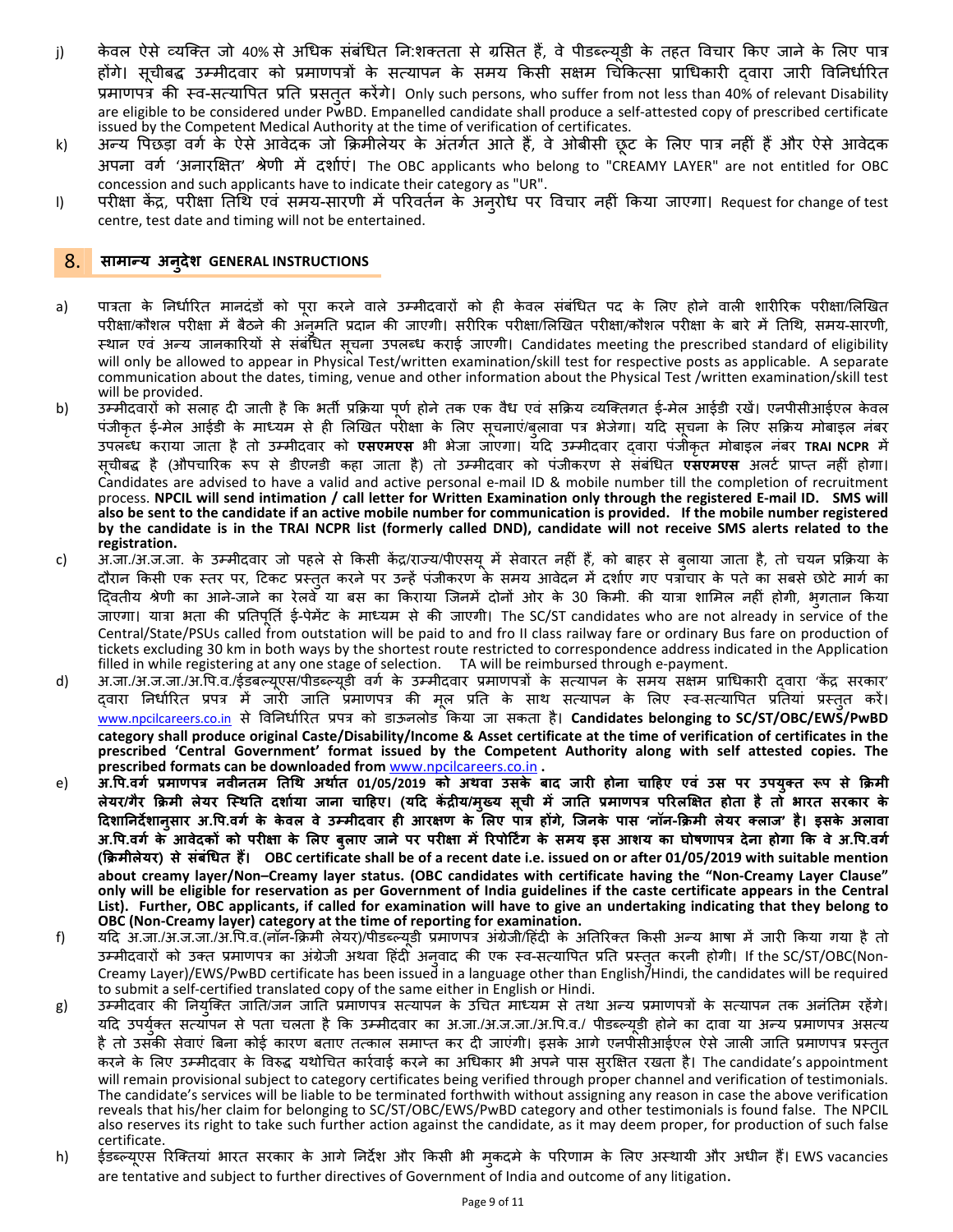- i) "एक प्रतीक्षासृची बनाई जाएगी जिसमें चयनित उम्मीदवारों की सूची के बराबर की संख्या में उम्मीदवार होंगे। प्रतीक्षा सूची के उम्मीदवारों को केवल तभी प्रस्ताव भेजा जाएगा जब चयनित उम्मीदवारों की सूची से कोई उम्मीदवार पदभार ग्रहण नहीं करेगा। प्रतीक्षा सूची की वैधता चयनित उम्मीदवारों की सची जारी होने की तिथि से अधिकतम एक वर्ष अथवा नए पैनल के बनाए जाने,इनमें से जो भी पहले हो,होगी।'' A waitlist will be maintained containing equal number of candidate as in the select main list. The candidates under waitlist will be given offer only if the candidates under selected list have not joined. The validity of the waitlist will be maximum for a period of one year from the date of issue of select list or till a new panel is finalized whichever is earlier.
- j) केंद्र/राज्य सरकार/सार्वजनिक क्षेत्र के उपक्रमों/स्वायत्त निकायों में कार्यरत उम्मीदवार अनापत्ति प्रमाणपत्र (एनओसी) प्रस्तुत करेंगे। कृपया नोट करें कि सरकारी विभागों/सार्वजनिक क्षेत्र के उपक्रमों/स्वायत्त निकायों में कार्यरत उम्मीदवारों को बिना एनओसी प्रस्तत किए ज्वाइन की अनुमति नहीं दी जाएगी। Candidates working under Central/State Govt./Public Sector Undertakings/Autonomous Bodies should produce No Objection Certificate (NOC). Please note that candidates employed with Govt. Deptt / PSUs / Autonomous Bodies will not be allowed to join without production of NOC
- k) लिखित परीक्षा के लिए बुलाए गए पीडब्ल्यूडी उम्मीदवारों को विनिर्धारित सहायक उपकरणों का प्रयोग करने की अनुमति होगी। उम्मीदवारों को इसकी सुचना लिखित परीक्षा से पूर्व देनी होगी। PwBD candidates called for written test will be allowed to use assistive devices as prescribed. The candidates will required to intimate the same before written examination.
- l) भर्ती प्रक्रिया में लिखित परीक्षा एवं/अथवा इन पदों की भर्ती के लिए कार्पोरेशन दवारा समय-समय पर यथानिर्धारित के अनरूप होगी। The recruitment process will consist of Written Tests and /or as prescribed by the Corporation for recruitment of these posts from time to time**.**
- m) प्रमाणपत्रों के सत्यापन के समय चयनित उम्मीदवारों को सत्यापन के लिए अपने सभी मल प्रमाणपत्र जैसे कि जन्म तिथि प्रमाण (अर्थात दसवीं उत्तीर्ण प्रमाणपत्र जिसमें जन्म तिथि दर्शाई गई हो अथवा विदयालय छोड़ने का प्रमाणपत्र), जाति, निशक्तता, शैक्षिक योग्यता, अनभव (यदि कोई हो), पंजीकरण प्रमाणपत्र, एक्स-सर्विसमैन होने की स्थिति में डिस्चार्ज सर्टिफिकेट तथा आय में छट आदि जैसे किसी अन्य दावे के समर्थन में मूल प्रमाणपत्र/प्रामाणिक दस्तावेज की स्व-सत्यापित प्रतियों के साथ अपने ऑनलाइन आवेदन एवं प्रवेश पत्र का प्रिंट आऊट आदि प्रस्तुत किया जाना अपेक्षित है। कोई भी आवश्यक प्रमाणपत्र/दस्तावेज प्रस्तुत न कर पाने की स्थिति में किसी भी उम्मीदवार को ज्वाइन करने की अनमति नहीं दी जाएगी। At the time of verification of certificates, selected candidates are required to produce printout of the online application and admit card along with all original certificates for verification of date of birth proof (i.e. Xth Std. passing Certificate indicating Date of Birth OR School Leaving Certificate), caste, disabilities, qualification, experience (if any), Registration Certificate, Discharge certificate in respect of Ex-Servicemen, etc. and certificate / authentic documents in original in support of any claim for relaxation of age along with self attested copies of all such certificates / documents. No candidate will be allowed to join, if any of the required certificates / documents are not produced.
- o) उपर्युक्त पदों पर नियुक्ति संदर्भों की जांच एवं चरित्र तथा पूर्ववृत्तों (सी एंड ए) और सक्षम प्रधिकारी दवारा विशेष सुरक्षा प्रश्नावली (एसएसक्य्) के संतोषजनक पाए जाने के अधीन होगी। इसके अलावा, नियुक्ति उक्त पद के लिए विनिर्धारित मानकों के अनुसार उम्मीदवारों के चिकित्सीय रूप से योग्य पाए जाने पर भी आधारित होगा। इस संबंध में एनपीसीआईएल दवारा प्राधिकत चिकित्सा अधिकारी की राय अंतिम होगी। Appointment to the above mentioned post will be subject to satisfactory reference check and verification of character and antecedents (C&A) and Special Security Questionnaire (SSQ) by the prescribed authority**. Further,** a**ppointment will also be subject to the candidate being found medically fit as per the standards prescribed for the post. The opinion of the Medical Officer authorized by NPCIL in this regard shall be final.**
- p) विज्ञापित रिक्तियां अनंतिम हैं एवं आवश्यकतानसार परिवर्तित हो सकती हैं। यदि विज्ञापन में दर्शाई गई रिक्तियां किसी भी संख्या तक अथवा शन्य भी कर दी जाती हैं. तो कार्पोरेशन उम्मीदवार को परिणामत: होने वाली क्षति/हानि की प्रतिपर्ति करने के लिए उत्तरदायी नहीं होगा। The vacancies advertised are provisional and may vary as per requirements. In case, the vacancy position indicated in the Advertisement is reduced to any number or even to nil, Corporation is not liable to compensate the applicant for any consequential damage/loss.
- q) प्रारंभिक पोस्टिंग काकरापार ग्जरात स्थल पर होगी ; तथापि उम्मीदवार एनपीसीआईएल / इकाइयों के किसी भी स्थापना में स्थानांतरित किए जाने के पात्र होगे। Initial posting will be at Kakrapar Gujarat Site; however, the candidates are liable to be transferred to any of the establishment of NPCIL/Units.
- r) शारीरिक परीक्षा/लिखित परीक्षा की वास्तविक तिथि, समय एवं स्थान "प्रवेश पत्र'' पर अंकित होगा। लिखित परीक्षा देने के लिए चयनित उम्मीदवारों के प्रवेश-पत्र डाऊनलोड करने के लिए वेबसाइट पर उपलब्ध करा दिए जाएंगे। चयनित उम्मीदवारों को ई-मेल/एसएमएस भी भेजे जाएंगे। Exact date, time and venue of the physical test/written examination will be available in the "Admit Card". Admit card of the screened in candidate for appearing for written examination will be made available in the website for downloading. Email/SMS will also be sent to screened-in candidates.
- s) प्रबंधन भर्ती प्रक्रिया के किसी भी स्तर पर बिना किसी पूर्व सूचना के /कारण बताए सभी पदों को भरने या पदों की संख्या में परिवर्तन करने, अथवा भर्ती की समस्त प्रक्रिया को निरस्त/ निलंबित/ स्थगित/ करने एवं साथ ही भर्ती मानदंडों में परिवर्तन करने का भी सर्वाधिकार सर^8त ु रखता है।Management reserves the right to fill up all the posts or alter the number of posts or even cancel/suspend/postponed the whole process of recruitment and also changing the recruitment criteria without any prior notice/assigning any reasons at any stage. Management may at its discretion, hold re-written exam/ interview, wherever necessary in case of any eventualities.
- t) एनपीसीआईएल के पास इस पद के उपयुक्त कोई उम्मीदवार नहीं मिलने पर किसी भी उम्मीदवार का चयन न करने का अधिकार स्**र**क्षित है। **NPCIL reserves the right NOT to select a candidate for a post, if suitable candidate is not found.**
- u) अंग्रेजी के अलावा किसी अन्य संस्करण के व्याख्या में किसी तरह की अस्पष्टता/विवाद उठने की स्थिति में अंग्रेजी संस्करण विधिमान्य **होगा। In case of any ambiguity / dispute arising on account of interpretation in versions other than English, the English version shall prevail.**
- v) इस प्रक्रिया से संबंधित आगे की सभी उदघोषणाएं/विवरण समय-समय पर केवल एनपीसीआईएल के वेबसाइट <u>www.npcilcareers.co.in</u> पर प्रकाशित की जाएंगी। उम्मीदवारों को विवरण के लिए नियमित अंतराल पर हमारी वेबसाइट <u>www.npcilcareers.co.in</u> पर विजिट करने की सलाह दी जाती है। All further announcements/details pertaining to this process will only be published on NPCIL website www.npcilcareers.co.in from time to time. Candidates are advised to visit our website – www.npcilcareers.co.in for details at regular intervals.